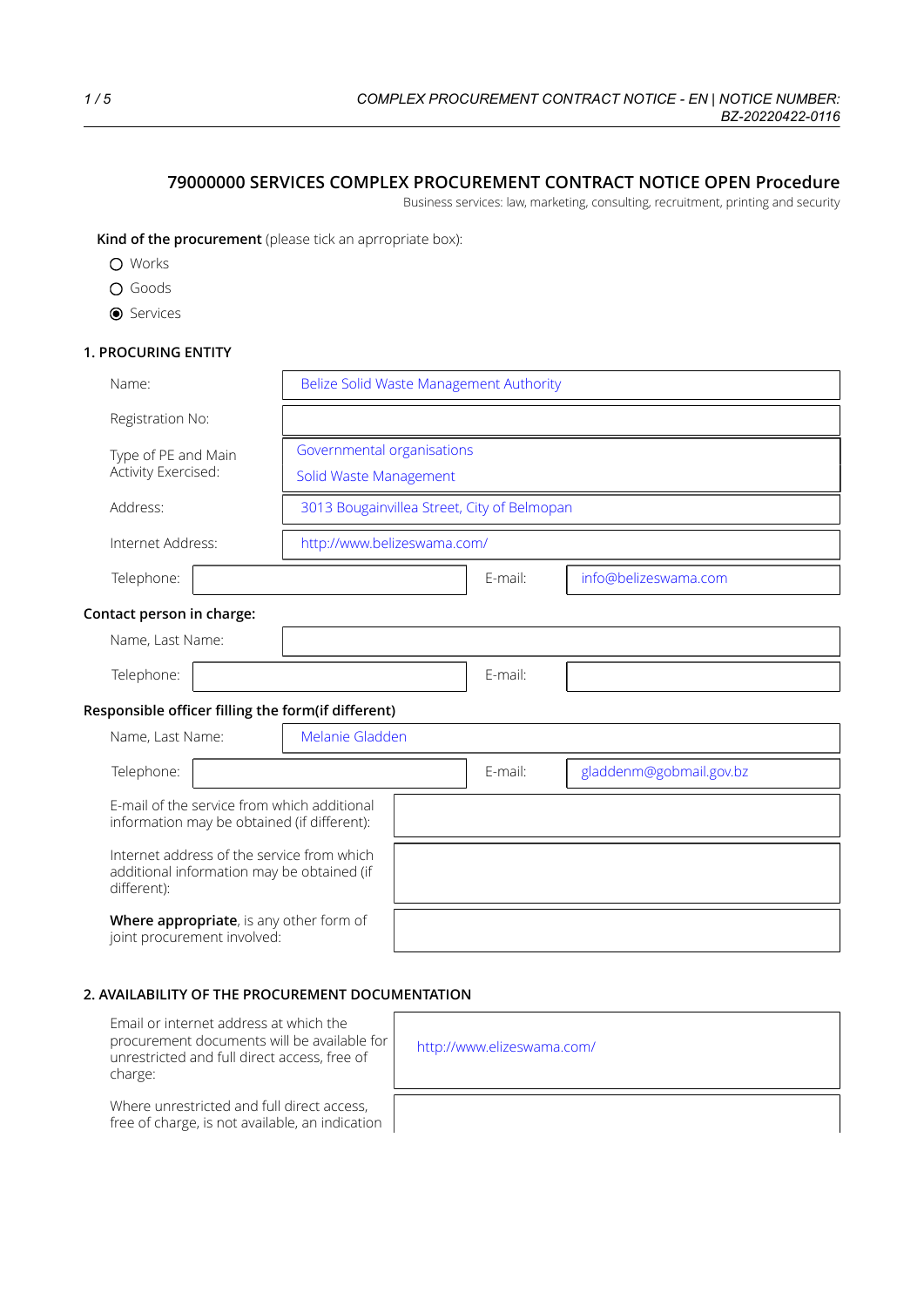| of how the procurement documents can be<br>accessed:                |  |
|---------------------------------------------------------------------|--|
| Payment for the procurement documents (if  <br>applicable)(amount): |  |

### **3. PROCUREMENT NUMBER**

Procurement Number: SWaMA-5 /22-23

# Where the contract is divided into lots, the information in points 4 to 13 shall be provided for each lot.

# **4. SUBJECT OF THE PROCUREMENT**

| Name of the proposed<br>contract: | Design and Implementation of the Stakeholder Engagement Plan. |
|-----------------------------------|---------------------------------------------------------------|
|-----------------------------------|---------------------------------------------------------------|

# **CPV CODES**

Additional CPV Codes (if necessary): Supplementary CPV codes (if necessary):

Main CPV code: 79000000 - Business services: law, marketing, consulting, recruitment, printing and security

Kind of the procurement(please tick the relevant box(es)):

### In case of **services procurement:**

- **O** Consultation Services
- O IT Services
- O Cleaning Services
- Legal Services
- O Financial Services
- O Immovable Property Services
- Engineering Services
- Architectural Services
- O Other Services
- Goods Included

# **5. DESCRIPTION OF THE PROCUREMENT**

Nature and extent of works, or Nature and quantity of goods or Nature and extent of services (short description of contract)

Where appropriate, description of any options

The objective of the consultancy is to develop a comprehensive Stakeholder Engagement Plan that will ensure that a consistent, comprehensive and coordinated approach is taken to effectively engage solid waste management related stakeholders in Belize.

# **6. ADDRESS FOR THE MAIN LOCATION OF WORKS, DELIVERY OF GOODS, PERFORMANCE OF SERVICES**

3013 Bougainvillea Street, Belmopan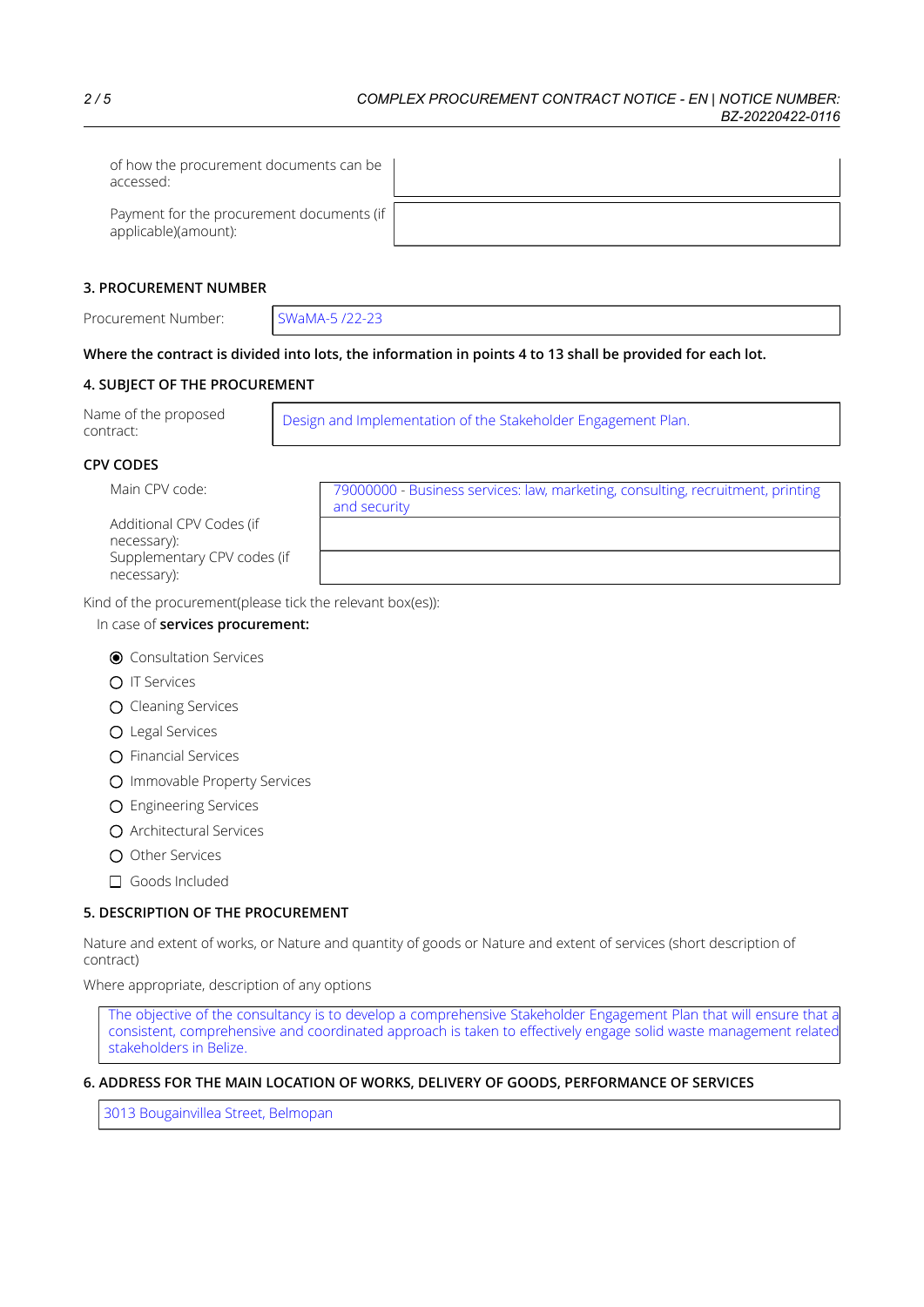### **7. ESTIMATED VALUE OF THE CONTRACT(this information shall not be published):**

#### **8. VARIANTS ADMITTED**

| $\odot$ no<br>$O$ yes            |                                                                                                                          |
|----------------------------------|--------------------------------------------------------------------------------------------------------------------------|
|                                  | 9. PLANNED TIME FRAME FOR EXECUTION OF WORKS, DELIVERY OF GOODS, PROVISION OF SERVICES:                                  |
| From:                            | To:                                                                                                                      |
| Or                               |                                                                                                                          |
| Duration:                        | months                                                                                                                   |
| 10. CONDITIONS FOR PARTICIPATION |                                                                                                                          |
|                                  | . Candidate for resulting the collection of consideration in the Baltime for the Colombia and Candidate and Conservation |

#### **10. CONDITIONS FOR PARTICIPATION**

Condition for participation will be in accordance with the Policies for the Selection and Contracting of Consultants financed by the Inter-American Development Bank. GN-2350-15. May 2019.

### Including:

where appropriate, indication whether the provision of the service is reserved by law, regulation or administrative provision to a particular profession; reference to the relevant law, regulation or administrative provision, a list and brief description of criteria regarding the personal situation of suppliers that may lead to their exclusion and of qualification (selection) criteria; minimum level(s) of standards possibly required; indication of required information (self-declarations, documentation).

#### **11. WHERE APPROPRIATE, PARTICULAR CONDITIONS TO WHICH PERFORMANCE OF THE CONTRACT IS SUBJECT TO:**

### **12. CRITERIA TO BE USED FOR AWARD OF THE CONTRACT OR CONTRACTS.**

#### **Criteria used:**

The criteria for award of contract are outlined in the Policies for the Selection and Contracting of Consultants financed by the Inter-American Development Bank. GN-2350-15. May 2019.

#### 13. INDICATION OF THE POSSIBILITY OF BIDDING FOR ONE, FOR SEVERAL OR FOR ALL OF THE LOTS; INDICATION **OF ANY POSSIBLE LIMITATION OF THE NUMBER OF LOTS THAT MAY BE AWARDED TO ANY ONE BIDDER:**

| Bids per Participant:              | O One<br>O Several<br>$O$ All |
|------------------------------------|-------------------------------|
| Awards per Successful Participant: | O One<br>O Several<br>$O$ All |

### 14. TYPE OF TENDERING METHOD(please tick an aprropriate box)

- O Open
- $\bigcap$  Restricted

**15. IN THE CASE OF A RESTRICTED TENDERING METHOD**, where recourse is made to the option of reducing the number of candidates to be invited to submit tenders, minimum and, where appropriate, proposed maximum number of suppliers and objective criteria to be used to choose the supliers in question.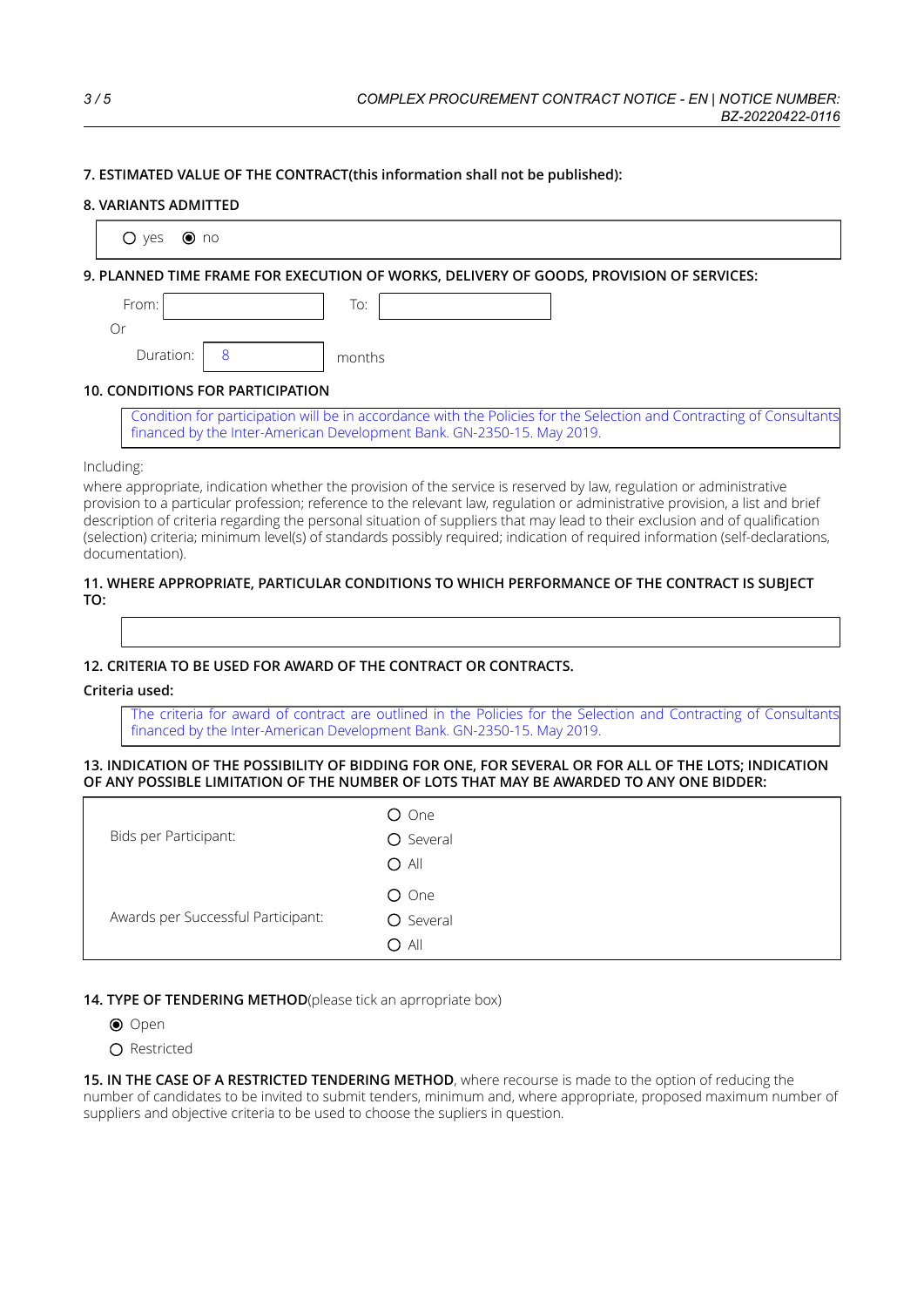| Minimum<br>number                            |                  |  |  |  |
|----------------------------------------------|------------------|--|--|--|
| Maximum<br>number                            |                  |  |  |  |
| Criteria<br>used                             |                  |  |  |  |
| <b>16. TIME LIMITS</b>                       |                  |  |  |  |
| for receipt of tenders                       | 06/05/2022 02:00 |  |  |  |
| Or                                           |                  |  |  |  |
| for requests to participate                  |                  |  |  |  |
| 17. TIME LIMIT FOR RECEIPT OF CLARIFICATIONS |                  |  |  |  |

# **18. ADDRESS TO WHICH TENDERS OR REQUESTS TO PARTICIPATE SHALL BE TRANSMITTED**

| Address:  | 3013 Bougainvillea Street   |
|-----------|-----------------------------|
| City:     | Belmopan                    |
| ZIP Code: |                             |
| Country:  | <b>BZ</b>                   |
| URL:      | http://www.belizeswama.com/ |

#### **19. IN THE CASE OF OPEN TENDERING METHOD**

| Duration during which the tenderer must<br>maintain its tender. Duration (in days): |                                     |
|-------------------------------------------------------------------------------------|-------------------------------------|
| Date for the opening of tenders:                                                    | 06/05/2022                          |
| Time for the opening of tenders:                                                    | 02:15                               |
| Place for the opening of tenders:                                                   | 3013 Bougainvillea Street, Belmopan |
| Persons authorized to be present at such<br>opening                                 | <b>Procurement Officer</b>          |

**20. LANGUAGE** or languages in which tenders or requests to participate must be drawn up

| EN | - NL |  |                                                                                      |  |
|----|------|--|--------------------------------------------------------------------------------------|--|
|    |      |  |                                                                                      |  |
|    |      |  | 21 NAME AND ADDECC OF THE RODY PECPONCIRLE EOP PEVIEW AND WHEPE APPPOPIATE MEDIATION |  |

**21. NAME AND ADDRESS OF THE BODY RESPONSIBLE FOR REVIEW AND, WHERE APPROPRIATE, MEDIATION PROCEDURES. PRECISE INFORMATION CONCERNING DEADLINES FOR REVIEW PROCEDURES, OR IF NEED BE, THE NAME, ADDRESS, TELEPHONE NUMBER, FAX NUMBER AND EMAIL ADDRESS OF THE SERVICE FROM WHICH THIS INFORMATION MAY BE OBTAINED (IF APPLICABLE).**

**22. DATE(S) AND REFERENCE(S) OF PREVIOUS PUBLICATIONS IN THE COMMUNITY PUBLIC PROCUREMENT NOTICE BOARD RELEVANT TO THE CONTRACT(S) ADVERTISED IN THIS NOTICE**